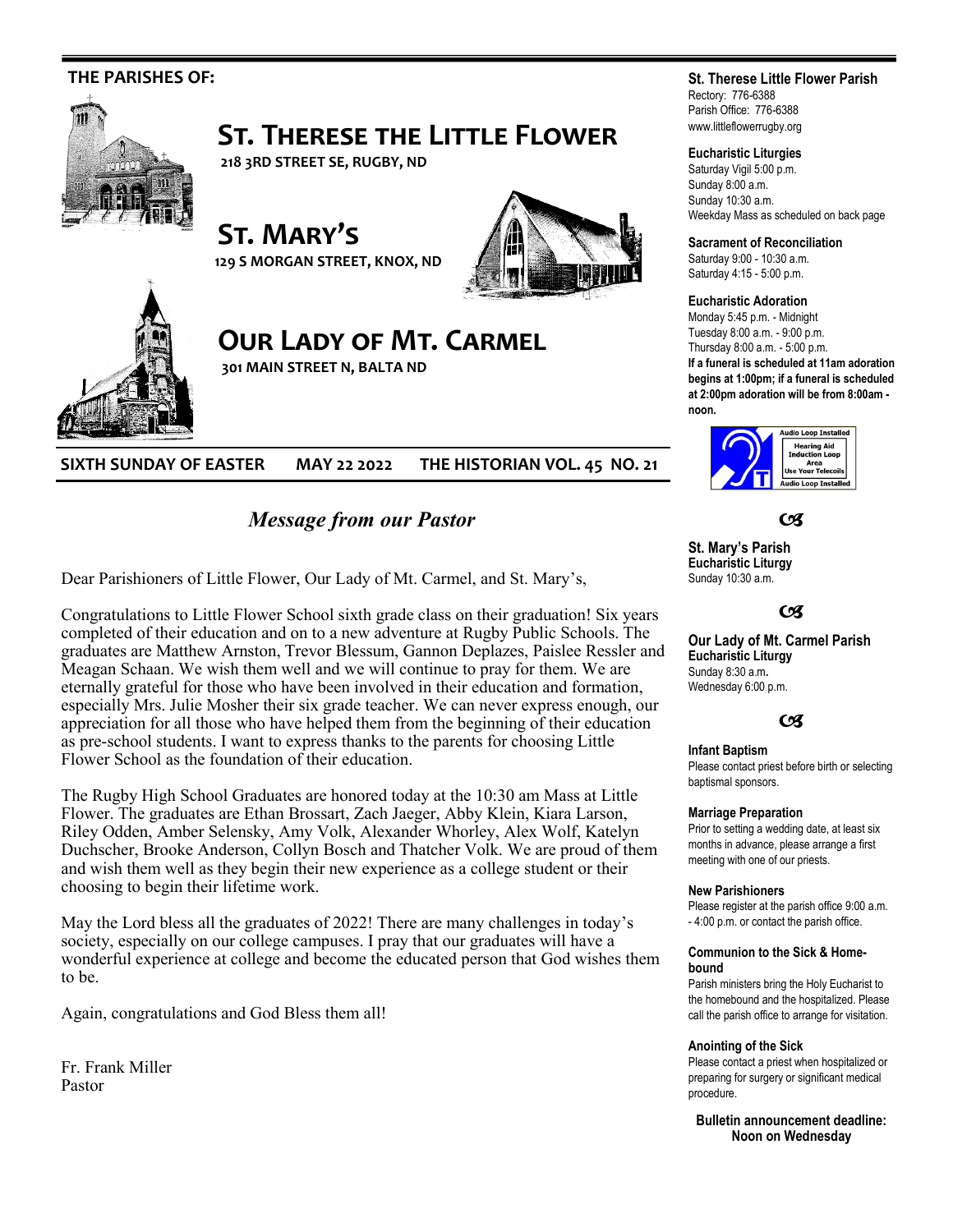# **SIXTH SUNDAY OF EASTER**





#### **Sunday, May 22**

 **Sixth Sunday of Easter** 

- Little Flower Mass 8:00 AM and 10:30 AM
- Baccalaureate 10:30 Mass Our Lady of Mount Carmel Mass 8:30 AM
- St. Mary's Mass 10:30 AM

# **Monday, May 23**

Little Flower Mass 7:30 AM

 **LF Rogation Day Mass 7:30 PM Adoration 8:30 PM - midnight**

### **Tuesday, May 24**

- Little Flower Mass 7:30 AM Adoration 8:00 AM - **7:00 PM**
- **LF Rogation Day Mass 7:30 PM** Haaland Home Mass 9:00 AM

#### **Wednesday, May 25**

 Convent Mass 7:00 AM Little Flower Mass 7:30 AM Our Lady of Mount Carmel Mass 6:00 PM **LF Rogation Day Mass 7:30 PM** 

#### **Thursday, May 26**

 Little Flower Mass 7:30 AM Adoration 8:00 AM - 5:00 PM Haaland Home Mass 9:00 AM

Hospital Mass10:30 AM

#### **Friday, May 27**

 Little Flower Mass 7:30 AM LF Mass at 9:00 AM with a movie following in Dorothy's Room. Everyone Welcome!

#### **Saturday, May 28**

 Little Flower Mass 8:00 AM Confessions 9:00 - 10:30 AM Funeral for William Parson 11:00 AM Confession 4:15 - 5:00 PM Little Flower Vigil Mass 5:00 PM

# **Sunday, May 29**

 **The Ascension of the Lord** 

 Little Flower Mass 8:00 AM and 10:30 AM Our Lady of Mount Carmel Mass 8:30 AM

St. Mary's Mass 10:30 AM

**Congratulations to the Class of 2022.** Today is Baccalaureate Sunday for the Seniors of Little Flower, Our Lady of Mount Carmel, and St. Mary's Parishes. Congratulations to the following seniors and their families: Brooke Anderson, Ethan Brossart, Collyn Bosch, Katelyn Duchscher, Zach Jaeger, Abby Klein, Kiara Larson, Riley Odden, Amber Selensky, Amy Volk, Thatcher Volk, Alec Wolf and Alexander Whorley. At the back of Little Flower Church, near the Baptismal Font, you will find the "Wings" prayer board with prayers for all our seniors. Please pick a Senior to pray for during this month and pick up their prayer card from the church. May God Bless the Class of 2022 and be with them as they graduate, soaring on Wings like Eagles. *"For I know the plans I have for you, declares the Lord, plans to prosper you and not to harm you, plans to give you hope and a future." —Jeramiah 29:11*

# **Rogation Day will be celebrated at Little Flower Parish on May 23, May 24 and May 25 at 7:30 PM.**

Monday, May 23: There will be Mass at 7:30 AM and 7:30 PM. No 5:15 PM Mass. Adoration will begin following the 7:30 PM Mass.

Tuesday, May 24: There will be Mass at 7:30 AM and 7:30 PM. Adoration will be from 8:00 AM - 7:00 PM. There will be Mass at the Haaland Estates at 9:00 AM.

Wednesday, May 25: There will be Mass at 7:30 AM and 7:30 PM. No 5:15 PM Mass. There will be Mass at Our Lady of Mount Carmel at 6:00 PM. All are invited to join us for Mass as we pray for an Abundant Harvest.

# **Memorial Day, May 30, Mass Schedule:**

- Mass will be held Monday at 9:00 AM at the Little Flower Cemetery, weather permitting; otherwise at the church.
- No 5:15 PM daily Mass at Little Flower.
- No Eucharistic Adoration at Little Flower.
- Mass at Our Lady of Mount Carmel will be at 9:00 AM in the church.
- Mass at St. Mary's will be at 10:30 AM at the St. Mary's Cemetery, weather permitting; otherwise at the church. The Kane Ellingson American Legion Post 217 of Knox will have a military salute following the Mass.

**St. Mary's will be serving scalloped potatoes and ham, salads, and dessert following their 10:30 AM Memorial Day Mass on May 30.** Takeout will be available. Freewill offering. Everyone welcome.

**There will be a general meeting of the Christian Mothers** on Thursday, June 2. There will not be a Mass prior to the meeting. The March Circle is in charge of refreshments.

**CYO-Triple B Wednesdays—Burgers, Bonfire, and Ball Games.** Every Wednesday evening during the month of June from 7:00 - 9:00 PM. Grades 7-12 are invited to come enjoy a burger, bonfire, and ball games with Fr. Miller and Anthony Benson. We will meet in the parking lot behind Little Flower School at 7:00 PM. For more information contact Fr. Frank Miller at the parish office 776-6388.

**The Rugby KC's will again be accepting applications for requests for grant monies for needed charitable works in our parish and community.** Grant application forms can be picked up at the back entrances of each of the Rugby, Balta and Knox parishes. Completed applications can be emailed to [rugbykc@gondtc.com](mailto:rugbykc@gondtc.com) or mailed to the Little Flower Parish office C/O Knights of Columbus. **Application deadline is July 31, 2022**. The Knights of Columbus will review all applications and award grants based on merit in the September – October timeframe.

**Mothers and daughters are invited to Mother-Daughter Days in Hankinson.** The Franciscan Sisters of Dillingen invite you to their 2022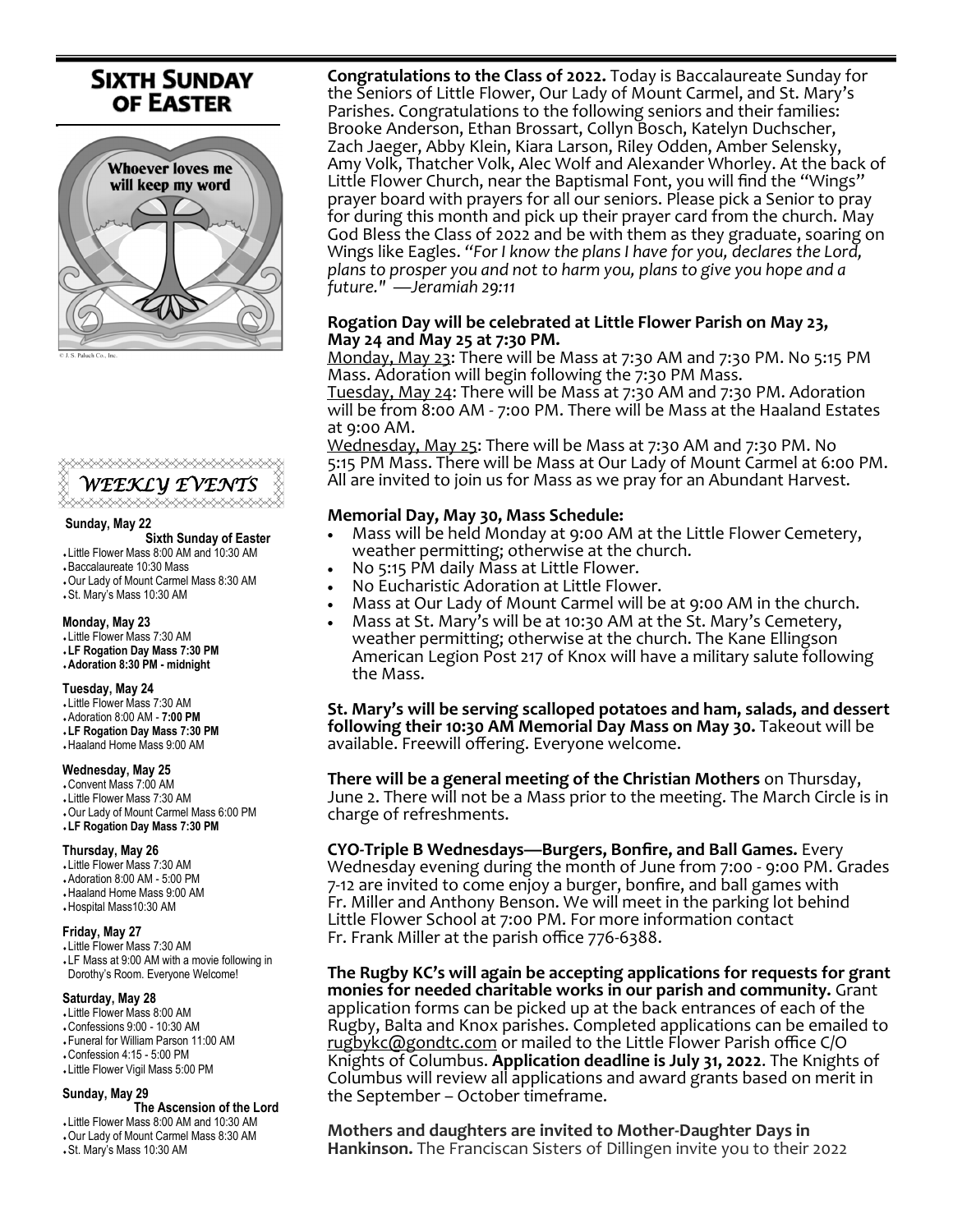Mother-Daughter Days at St. Francis Convent in Hankinson. There will be two sessions offered this summer: June 19–21 and July 21–23. Come spend time listening to Jesus, getting to know the Franciscan Sisters, praying with the Sisters, and meeting others pursuing a closer relationship with Jesus. To register, call or text Sister Jean Louise at (701) 208-1245. Participation is limited.

**There will be a Beginning Experience Weekend** at the Retreat Center in Hankinson, June 24-26. The Beginning Experience Weekend is a Friday evening - Sunday afternoon program for adults grieving the loss of a love relationship through death, divorce or separation. It is presented by people who have suffered the loss of a loved one. Team members lead participants through a program of presentations, personal private reflection and small group sharing. If you or someone you know would benefit from coming to the BE Weekend, please contact the following for an application: Bonnie at (701) 318-0949 or Marlene at (218) 998-4300 or Msgr. Dan at (701) 361-2051. You may also call the BE line at (701) 277-8784 and leave a message for more information. www.beginningexperience-easternnd.org

**Women's Retreat, August 5-7, 2022.** The Diocese of Fargo is hosting a women's retreat at the Franciscan Retreat Center, Hankinson, ND starting Friday evening, 6:00 PM to Sunday, 1:00 PM. This retreat will be on the spirituality of St. Therese of Lisieux directed by Ashley Njaa. Spiritual director; Fr. Jayson Miller. Price \$250 per person. Space is limited; sign up on the Fargo Diocese website: [www.fargodiocese.org/retreats](http://www.fargodiocese.org/retreats)

# **Stewardship Moments**

*"…Do not let your hearts be troubled or afraid." (John 14:27)* Our limited human understanding cannot begin to understand the immense power of God. Instead of trusting in God, we often think we can control every outcome. Do you want to make God laugh? Tell Him your plans. The next time worry, anxiety or fear creeps in, thank God for all He has given you and trust that He has a better plan for you. Make God your first choice and not your last resort.

# **Rogation Day Prayer**

God the Father, Lord of creation; God the Son, through whom all things were made; God the Holy Spirit, who renews the face of the earth; Holy, blessed and glorious Trinity, creating and saving God; have mercy upon us. Remember, Lord, your mercy and loving-kindness towards us. Bless this good earth, and make it fruitful. Bless our labor; and give us all things needful for our daily lives. Bless our common life and our care for our neighbor. Hear us, good Lord.

#### **STEWARDSHIP OFFERING**

| May 14-15                   | 2022       | 2021                |  |
|-----------------------------|------------|---------------------|--|
| <b>Little Flower Parish</b> | \$7,598.25 | \$9,894.50          |  |
| <b>May 15</b>               | Week       | <b>Year to Date</b> |  |
| St. Mary's                  | \$461.81   | \$6.433.24          |  |
| Our Lady of Mt. Carmel      | \$         |                     |  |

# **2022 GOD'S GIFT APPEAL CAMPAIGN**

| <b>Little Flower Parish</b> | <b>Year to Date</b> |
|-----------------------------|---------------------|
| Goal                        | \$71.339            |
| Pledged                     | \$38.314            |
| St. Mary's                  |                     |
| Goal                        | \$4.819             |
| Pledged                     | \$4.275             |
| Our Lady of Mt. Carmel      |                     |
| Goal                        | \$9.404             |
| Pledged                     | \$5.958             |
|                             |                     |

## **St. Therese the Little Flower**

#### **Priests: 776-6388**

Very Rev. Franklin Miller, Pastor franklin.miller@fargodiocese.org 701-388-9826 Fr. John Aerts, Parochial Vicar

 john.aerts@fargodiocese.org **Deacon**

 Arlen Blessum acblessum@hotmail.com Richard Lagasse richard.lagasse@fargodiocese.org

**Parish Secretary - 776-6388** Debbie Millang lfparish@gondtc.com

**Bookkeeper - 776-6388** Linda Schneider/Deb Miller lfpfinance@gondtc.com

**Religious Education - 776-6388** Rebecca Leier [stlfreled@little-flower.k12.nd.us](mailto:stlfreled@little-flower.k12.nd.us) 

**Catholic Youth Organization** Lisa Volk - 583-2338

**Knights of Columbus** James Maertens, Grand Knight

**Christian Mothers** Monica Houim, President

**Catholic Daughters** Dorice Duchscherer, Regent

**Parish Music Ministry** Glenda Mack - 776-5179

**Society of Saint Vincent de Paul** Denise Lagasse, President 681-0192

#### OЯ **St. Mary's Catholic Church**

**Religious Education**  Lisa Volk volk@gondtc.com

**Parish Council**  Phil Volk

**St. Mary's Ladies Society**  Twyla Bohl

**Parish Music Ministry** Susan Hoffert

#### **C Our Lady of Mt. Carmel**

**Religious Education**  Annette Leier - 542-3366

**Parish Council**  Pete Burgard

**Altar Society**  Marlene Schaan - 776-2369 **Music Ministry** Wanda Kremer - 542-3338

#### 6X)

**Little Flower School - 776-6258 Principal - 776-6258**

 Kim Anderson kim.anderson@littleflowercatholicschool.com

**Secretary - 776-6258** Rita Mitzel rita.mitzel@littleflowercatholicschool.com

**Parish/School Custodian** Deacon Jonathan Brewer

**Convent: 776-6866** Sr. Jean Louise Schafer ndfranciscan@yahoo.com

**Church/School Kitchen - 776-6388**